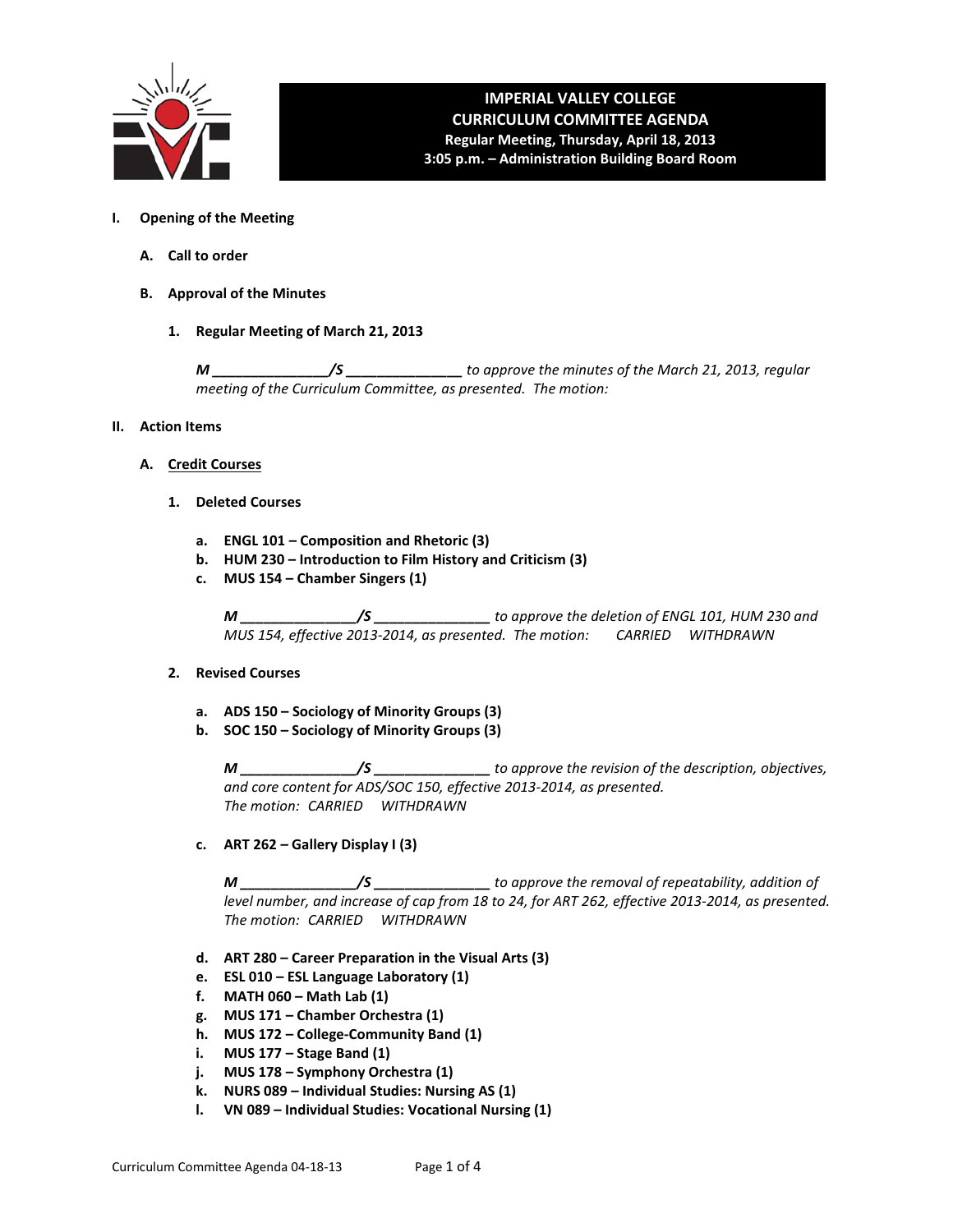*M \_\_\_\_\_\_\_\_\_\_\_\_\_\_\_/S \_\_\_\_\_\_\_\_\_\_\_\_\_\_\_ to approve the removal of repeatability, for ART 280, effective 2013-2014, as presented. The motion: CARRIED WITHDRAWN*

#### **m. BUS 063 – Essential in Workplace Communication (3)**

*M \_\_\_\_\_\_\_\_\_\_\_\_\_\_\_/S \_\_\_\_\_\_\_\_\_\_\_\_\_\_\_ to approve the renumbering of BUS 063 (was BUS 060), effective 2013-2014, as presented. The motion: CARRIED WITHDRAWN*

### **n. BUS 260 – Business Communications (3)**

*M \_\_\_\_\_\_\_\_\_\_\_\_\_\_\_/S \_\_\_\_\_\_\_\_\_\_\_\_\_\_\_ to approve the addition of the prerequisite (ENGL 009) for BUS 260, effective 2013-2014, as presented. The motion: CARRIED WITHDRAWN*

#### **o. MUS 102 – Introduction to Music Literature & Listening (3)**

*M \_\_\_\_\_\_\_\_\_\_\_\_\_\_\_/S \_\_\_\_\_\_\_\_\_\_\_\_\_\_\_ to approve the cap increase (from 25 to 30) for MUS 102, effective 2013-2014, as presented. The motion: CARRIED WITHDRAWN*

## **p. MUS 156 – Beginning College Chorus (1)**

*M \_\_\_\_\_\_\_\_\_\_\_\_\_\_\_/S \_\_\_\_\_\_\_\_\_\_\_\_\_\_\_ to approve the removal of repeatability and title revision for MUS 156, effective 2013-2014, as presented. The motion: CARRIED WITHDRAWN*

## **q. MUS 163 – Applied Music I (1)**

*M \_\_\_\_\_\_\_\_\_\_\_\_\_\_\_/S \_\_\_\_\_\_\_\_\_\_\_\_\_\_\_ to approve the removal of repeatability and course renumbering for MUS 156 (was MUS 179), effective 2013-2014, as presented. The motion: CARRIED WITHDRAWN*

## **r. MUS 175 – Instrumental Ensemble I (1)**

*M \_\_\_\_\_\_\_\_\_\_\_\_\_\_\_/S \_\_\_\_\_\_\_\_\_\_\_\_\_\_\_ to approve the removal of repeatability, revision to title, description, SLOs, and core content for MUS 175, effective 2013-2014, as presented. The motion: CARRIED WITHDRAWN*

#### **s. RNEW 118 – Alternative Energies (4)**

*M \_\_\_\_\_\_\_\_\_\_\_\_\_\_\_/S \_\_\_\_\_\_\_\_\_\_\_\_\_\_\_ to approve the revision of course rubric and number (was EWIR160), revision to lecture and lab hours, update to description, recommended prep, objectives, core content, and textbooks, for RNEW 118, effective 2013-2014, as presented. The motion: CARRIED WITHDRAWN*

## **t. RNEW 150 – Solar Energy Systems PV1 (3)**

*M \_\_\_\_\_\_\_\_\_\_\_\_\_\_\_/S \_\_\_\_\_\_\_\_\_\_\_\_\_\_\_ to approve the revision of course rubric and number (was EWIR150), update to title, description, recommended prep, SLOs, objectives, core content, and textbooks, for RNEW 150, effective 2013-2014, as presented. The motion: CARRIED WITHDRAWN*

**u. SOC 102 – Contemporary Social Problems (3)**

## **v. SOC 110 – Marriage and the Family (3)**

*M \_\_\_\_\_\_\_\_\_\_\_\_\_\_\_/S \_\_\_\_\_\_\_\_\_\_\_\_\_\_\_ to approve the update to description, SLOs, and textbooks, for SOC 102 and SOC 110, effective 2013-2014, as presented. The motion: CARRIED WITHDRAWN*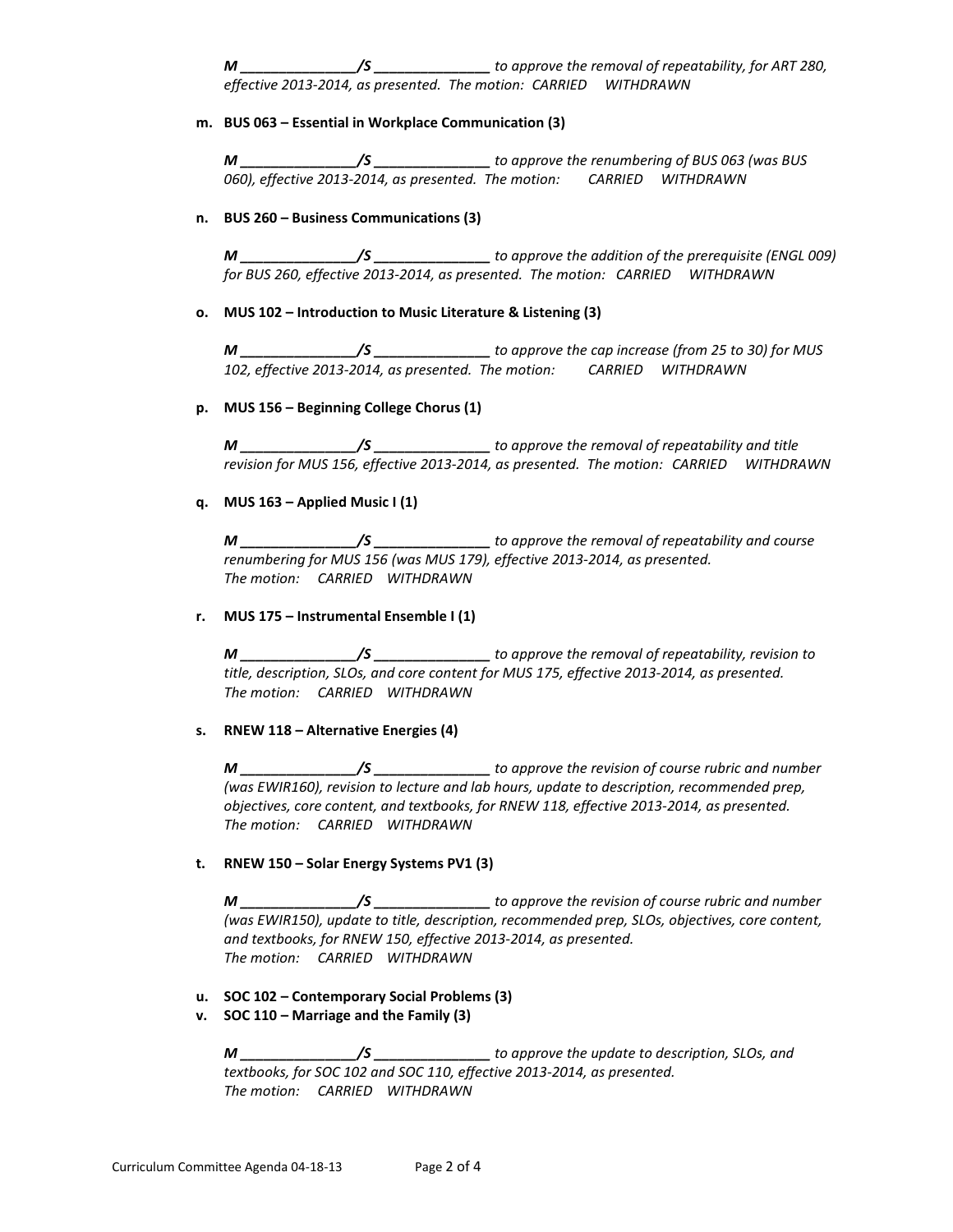**w. SPAN 110 – Elementary Spanish II (5)**

*M \_\_\_\_\_\_\_\_\_\_\_\_\_\_\_/S \_\_\_\_\_\_\_\_\_\_\_\_\_\_\_ to approve the revision to the description for SPAN 110, effective 2013-2014, as presented. The motion: CARRIED WITHDRAWN*

**x. WT 105 – Computational Procedures Operator I (3)**

*M \_\_\_\_\_\_\_\_\_\_\_\_\_\_\_/S \_\_\_\_\_\_\_\_\_\_\_\_\_\_\_ to approve the revision of course number (was WT 120), effective 2013-2014, as presented. The motion: CARRIED WITHDRAWN*

- **y. WT 110 – Water Treatment Plant Operator I (4)**
- **z. WT 130 – Wastewater Treatment Operator I (4)**
- **aa. WT 140 – Water Distribution Systems (4)**
- **bb. WT 150 – Wastewater Collection Systems (4)**

*M \_\_\_\_\_\_\_\_\_\_\_\_\_\_\_/S \_\_\_\_\_\_\_\_\_\_\_\_\_\_\_ to approve the addition of WT 105 as the prerequisite for WT 110, 130, 140, and 150, effective 2013-2014, as presented. The motion: CARRIED WITHDRAWN*

**cc. WT 205 – Computational Procedures Operator II (3)**

*M \_\_\_\_\_\_\_\_\_\_\_\_\_\_\_/S \_\_\_\_\_\_\_\_\_\_\_\_\_\_\_ to approve the revision of course number (was WT 220), effective 2013-2014, as presented. The motion: CARRIED WITHDRAWN*

**dd. WT 210 – Water Treatment Plant Operator II (4)**

*M \_\_\_\_\_\_\_\_\_\_\_\_\_\_\_/S \_\_\_\_\_\_\_\_\_\_\_\_\_\_\_ to approve the addition of WT 205 as the prerequisite for WT 210, effective 2013-2014, as presented. The motion: CARRIED WITHDRAWN*

- **3. New Courses**
	- **a. ADS 240 – Ethics and Legal Standards in Addiction Counseling (3)**
	- **b. AG 142 – Introduction to Biofuel Input and Production (3)**
	- **c. ART 263 – Gallery Display II (3)**
	- **d. ART 264 – Gallery Display III (3)**
	- **e. MUS 157 – Intermediate College Chorus (1)**
	- **f. MUS 164 – Applied Music II (1)**
	- **g. MUS 176 – Instrumental Ensemble II (1)**
	- **h. RNEW 151 – Solar Electrical Systems PV2 (3)**
	- **i. RNEW 152 – Solar Heating (SH) (3)**
	- **j. RNEW 165 – NABCEP Entry Level Exam Preparation (1)**

*M \_\_\_\_\_\_\_\_\_\_\_\_\_\_\_/S \_\_\_\_\_\_\_\_\_\_\_\_\_\_\_ to approve the addition of ADS 240, AG 142, ART 263, ART 264, MUS 157, MUS 176, RNEW 151, RNEW 152, and RNEW 165, to the credit curriculum, effective 2013-2014, as presented. The motion: CARRIED WITHDRAWN*

## **B. Degrees and Certificates**

- **1. Revised Degree**
	- **a. Agricultural Science**

*M \_\_\_\_\_\_\_\_\_\_\_\_\_\_\_/S \_\_\_\_\_\_\_\_\_\_\_\_\_\_\_ to approve the addition of AG 142 to the acceptable courses for the Agricultural Science Degree, effective 2013-2014, as presented. The motion: CARRIED WITHDRAWN*